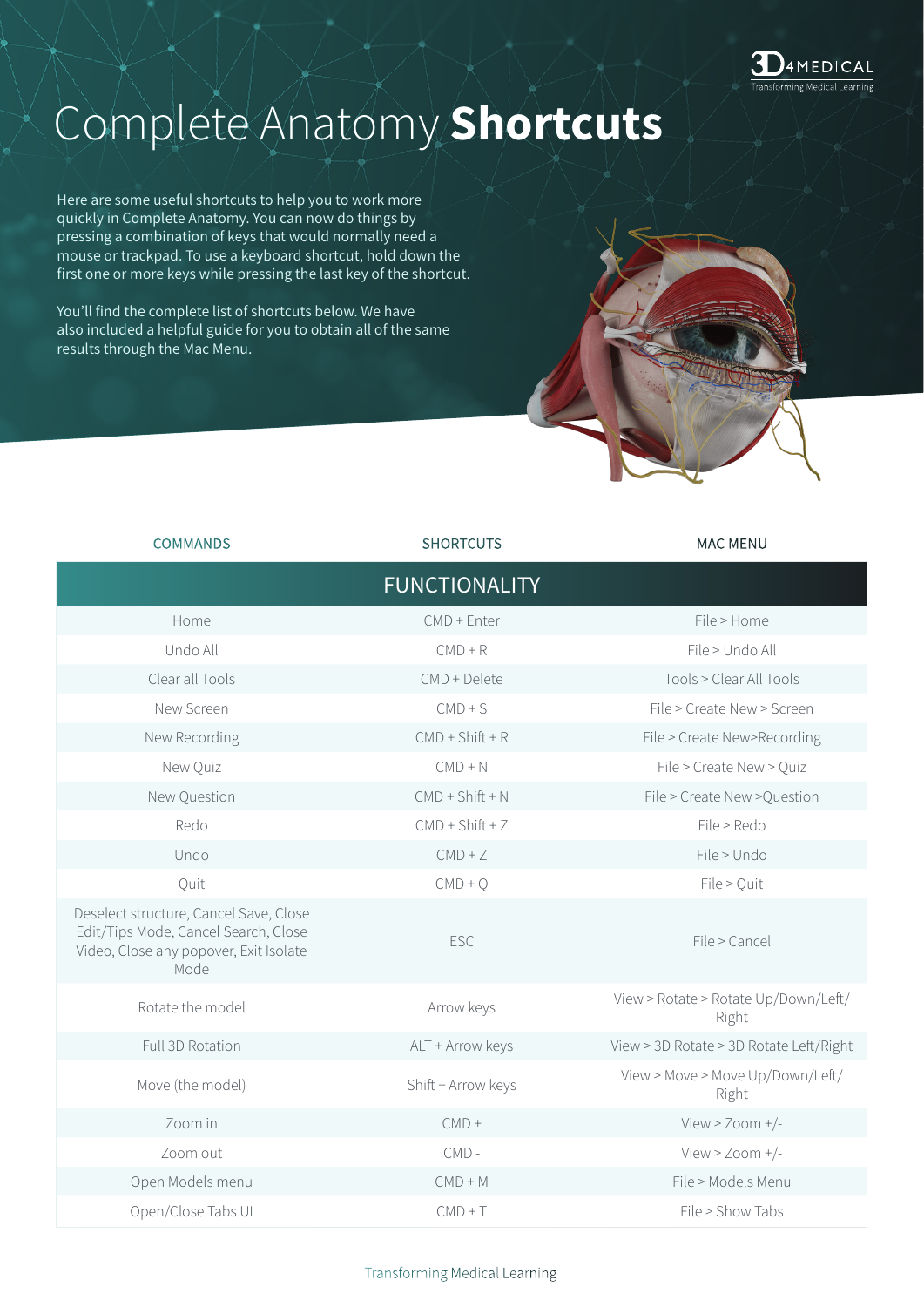| <b>COMMANDS</b>    | <b>SHORTCUTS</b> | <b>MAC MENU</b>                    |
|--------------------|------------------|------------------------------------|
|                    | <b>MODELS</b>    |                                    |
| Show Full Body     | $Shift + 0$      | File > Models > Show Full Body     |
| Head & Neck        | $Shift + 1$      | File > Models > Head & Neck        |
| Upper Limb (Right) | $Shift + 2$      | File > Models > Upper Limb (Right) |
| Thorax             | $Shift + 3$      | File > Models > Thorax             |
| Abdomen            | $Shift + 4$      | File > Models > Abdomen            |
| <b>Back</b>        | $Shift + 5$      | File > Models > Back               |
| Pelvis             | $Shift + 6$      | File > Models > Pelvis             |
| Lower Limb (Right) | $Shift + 7$      | File > Models > Lower Limb (Right) |

| <b>MANIPULATION TOOLS</b> |                         |                    |
|---------------------------|-------------------------|--------------------|
| Isolate                   | $CMD + I$               | Edit > Isolate     |
| <b>Hide</b>               | <b>BACKSPACE</b>        | Edit > Hide        |
| Fade                      | $CMD + J$               | Edit > Fade        |
| Hide Others               | CMD + Shift + Backspace | Edit > Hide Others |
| Fade Others               | $CMD + Shift + J$       | Edit > Fade Others |
| Multi Selection           | CMD + select structure  |                    |

|                      | <b>SYSTEM MENU</b>                   |                                   |
|----------------------|--------------------------------------|-----------------------------------|
| Skeletal             | $\mathbf 1$                          | System > Skeletal                 |
| Connective T.        | $\overline{2}$                       | System > Connective Tissue        |
| Muscular             | 3                                    | System > Muscular                 |
| Arterial             | $\overline{4}$                       | System > Arterial                 |
| Venous               | 5                                    | System > Venous                   |
| Lymphatic            | 6                                    | System > Lymphatic                |
| Nervous              | $\overline{1}$                       | System > Nervous                  |
| Respiratory          | 8                                    | System > Respiratory              |
| Digestive            | $\mathcal{G}$                        | System > Digestive                |
| Endocrine            | $\bigcirc$                           | System > Endocrine                |
| Urogenital           | $\overline{\phantom{a}}$             | System > Urogenital               |
| Integumentary        | $+$                                  | System > Integumentary            |
| Add/Remove layers    | Choose system $(1 - 12) + ALT + +/-$ | System > Remove Layer / Add Layer |
| Switch off/on system | Choose system $(1 - 12) + ALT + 0$   | System > Turn System On/Off       |

Transforming Medical Learning